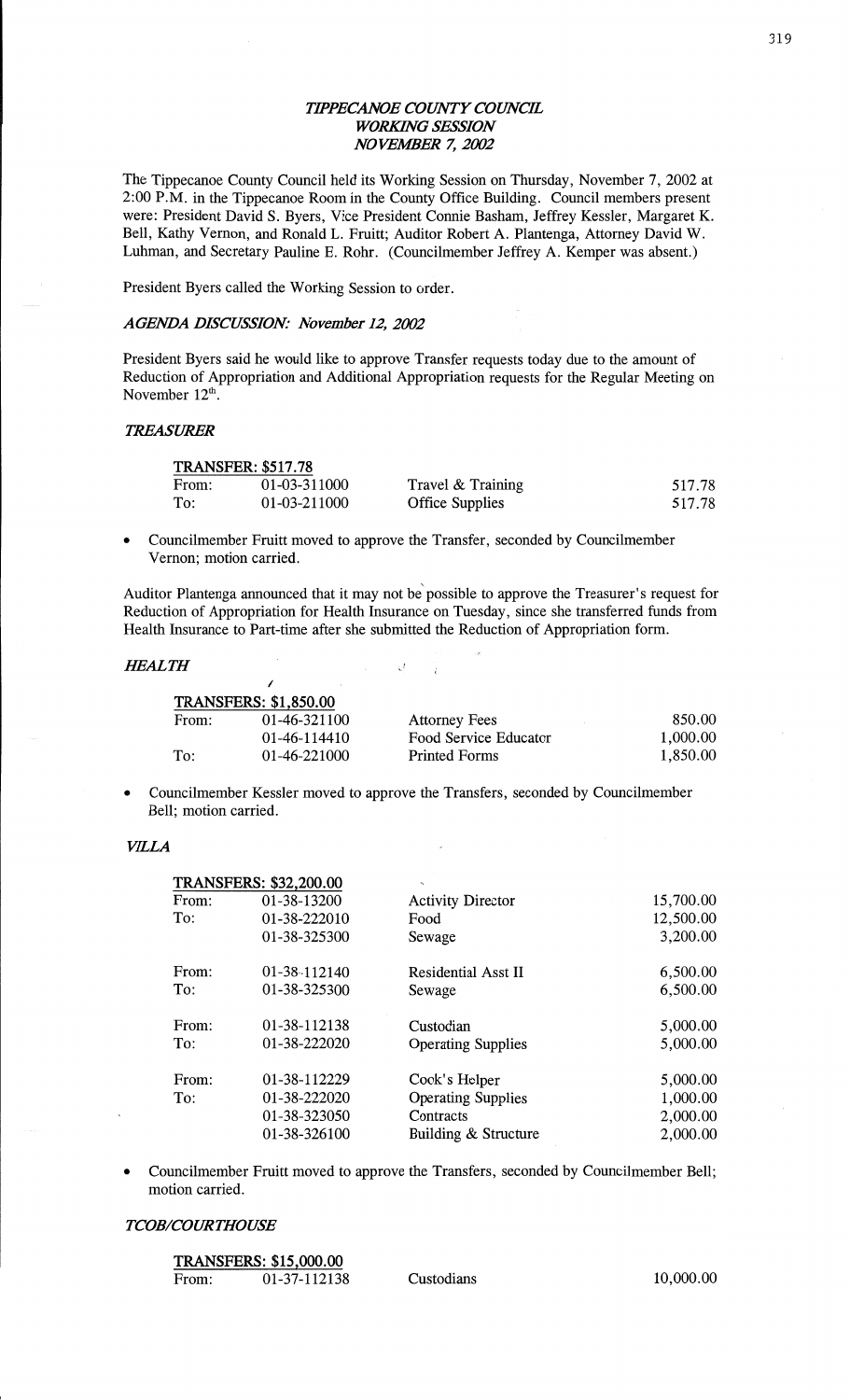| 01-37-112139 | Maintenance     | 500.00    |
|--------------|-----------------|-----------|
| 01-37-171500 | Overtime        | 300.00    |
| 01-37-171600 | Part-time       | 2,200.00  |
| 01-37-182100 | Social Security | 1,500.00  |
| 01-37-182200 | Retirement      | 500.00    |
| 01-37-325100 | Electric        | 15,000.00 |

**0** Councilmember Kessler moved to approve the Transfers, seconded by Councilmember Bell; motion carried.

# *COMMSSIONERS*

To:

| <b>TRANSFER: \$4,100.00</b> |              |                    |          |
|-----------------------------|--------------|--------------------|----------|
| From:                       | 01-34-224000 | Dupl/Arch Supplies | 4,100.00 |
| To:                         | 01-34-321100 | Legal              | 4,100.00 |

Councilmember Kessler moved to approve the Transfer, seconded by Councilmember Fruitt; motion carried.

#### *SUPERIOR COWT*

| <b>TRANSFER: \$300.00</b> |              |                  |        |  |
|---------------------------|--------------|------------------|--------|--|
| From:                     | 01-41-182300 | Health Insurance | 300.00 |  |
| To:                       | 01-41-321550 | Judge Pro tem    | 300.00 |  |

**0** Councilmember Kessler moved to approve the Transfer, seconded by Councilmember Basham; motion carried. '

#### **SUPERIOR COURT VI**

| <b>TRANSFERS: \$</b> |              |                  |           |
|----------------------|--------------|------------------|-----------|
| From:                | 01-54-182300 | Health Insurance | 13,000.00 |
| To:                  | 01-54-350000 | Translator       | 7,000.00  |
|                      | 01-54-321100 | Pauper Counsel   | 6,000.00  |
| From:                | 01-54-112135 | Court Reporter   | 105.08    |
| To:                  | 01-54-321250 | Jury Expense     | 105.08    |

**0** Councilmember Kessler moved to approve the Transfers, seconded by Councilmember Basham; motion carried.

# *ANCILLARY: Court Reporter Christa Coffey*

Because she will be unable to attend the Tuesday, November 12th meeting, Ms Coffey appeared to inform the Council that she can lower her **Additional** Appropriation requests to \$6,500 for Overtime, \$498 for Social Security, and \$309 for Retirement.

# *CORONER*

| <b>TRANSFER: \$400.00</b> |              |                 |        |  |
|---------------------------|--------------|-----------------|--------|--|
| From:                     | 01-08-171600 | Part-time       | 400.00 |  |
| To:                       | 01-08-321500 | Morgue Services | 400.00 |  |

**0** Councilmember Pruitt moved to approve the Transfer, seconded by Councilmember Kessler; motion carried.

Coroner's Secretary Jane **Haan** entered the meeting to explain the Additional Appropriation requests. She **said** they **have** bills totaling \$2,200 for services performed but no **funds** to pay. She said most of the estimated \$1,000 per autopsy cost is paid to the Pathologist. If an autopsy is performed here for another county, we charge \$35 for disposable items but that county is billed by the Pathologist for the **work.** 

 $\rightarrow$  Councilmember Kessler left the meeting.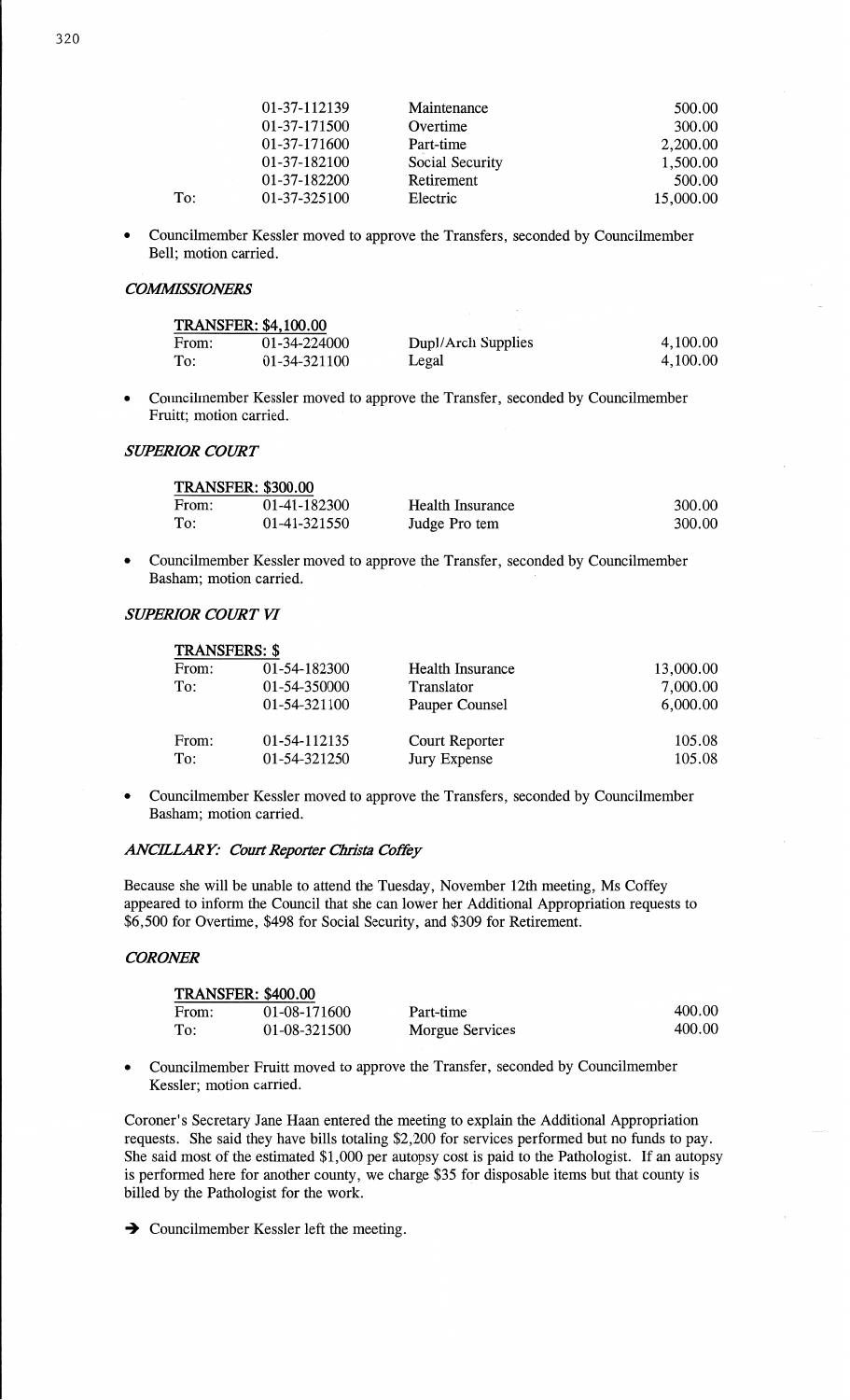#### *RES'OL UYYON 200241-CL*

**Attorney Luhman explained that** this **Resolution** allows **payment** from **Fund** 139 for **support** and administration of the courts (i.e. Jury **Expense** and Pauper **Attorney),** not **just Courthouse security.** 

→ Councilmember Kessler entered the meeting.<br> *COURT SERVICES* 

**TRANSFERS: \$1,500.00** 

TRANSFERS: **\$80,000.00 '** 

**TRANSFER:** \$5,000.00

|       | TRANSFER: \$5,000.00 |                        |          |  |  |
|-------|----------------------|------------------------|----------|--|--|
| From: | 07-01-300700         | Utilities/Tax          | 5,000.00 |  |  |
| To:   | 07-01-211000         | <b>Office Supplies</b> | 5,000.00 |  |  |

**0** Councilmember **Basham** moved to approve the Transfer, **seconded** by Councilmember Fruitt; motion carried with Councilmember Kessler abstaining.

# SUR *VEYOR*

|       | LIMINOTERO, 01,JUU.UU |                      |          |
|-------|-----------------------|----------------------|----------|
| From: | 15-07-111000          | Project Manager      | 1,500.00 |
| To:   | 15-07-311000          | Travel & Training    | 1,000.00 |
|       | 15-07-327200          | Repair & Maintenance | 500.00   |
|       |                       |                      |          |

*-* **Councilmember** Vernon **moved** to approve the Transfers, seconded by Councilmember **Basham;** motion carried.

#### *SUPERIOR COURTIV*

| <b>TRANSFER: \$2,399.34</b> |              |                 |          |  |  |
|-----------------------------|--------------|-----------------|----------|--|--|
| From:                       | 01-43-321100 | Pauper Attorney | 2,399.34 |  |  |
| To:                         | 01-43-171500 | Overtime        | 2,134.64 |  |  |
|                             | 01-43-182100 | Social Security | 163.30   |  |  |
|                             | 01-43-182200 | Retirement      | 101.40   |  |  |

**-** Councilmember Kessler moved to approve the Transfer, seconded by Councilmember **Basham;** motion carried.

## *SIERIFF*

| I KANSFEKS: \$80,000.00 |                   |                            |           |
|-------------------------|-------------------|----------------------------|-----------|
| From:                   | 01-05-121410      | Deputies                   | 50,000.00 |
| To:                     | 01-05-221300-1014 | Food                       | 50,000.00 |
| From:                   | 01-05-121480      | <b>Correction Officers</b> | 20,000.00 |
|                         |                   |                            |           |
|                         | 01-05-121570      | <b>Nurses</b>              | 4,000.00  |
|                         | 01-05-182100      | Social Security            | 6,000.00  |
| To:                     | 01-05-325100      | Utilities                  | 30,000.00 |
|                         |                   |                            |           |

**0 Councilmember** Basham moved to approve the Transfers, **seconded** by Councilmember **Bell; motion** carried.

#### **OTHER BUSINESS**

The Council and Commissioners **will hold** a **joint** meeting with Financial **Consultant** Greg Guerrettaz at **Noon,** Tuesday, November 12, **2002.** 

President Byers **announced** that he attended **a** meeting with Greater Lafayette Progress President Mike Brooks and others to discuss the pros and cons of exercising the option of eliminating the **Inventory** Tax early. It was the **consensus** of the group **that** this would not be desirable since the County Option **Income** Tax would **have** to be increased to **offset** the loss of revenue.

President Byers relayed Mr. **Brooks'** request that two **Councilmembers** attend **a meeting** at Alcoa at 3:00 **P.M.,** Tuesday, November 26, 2002.